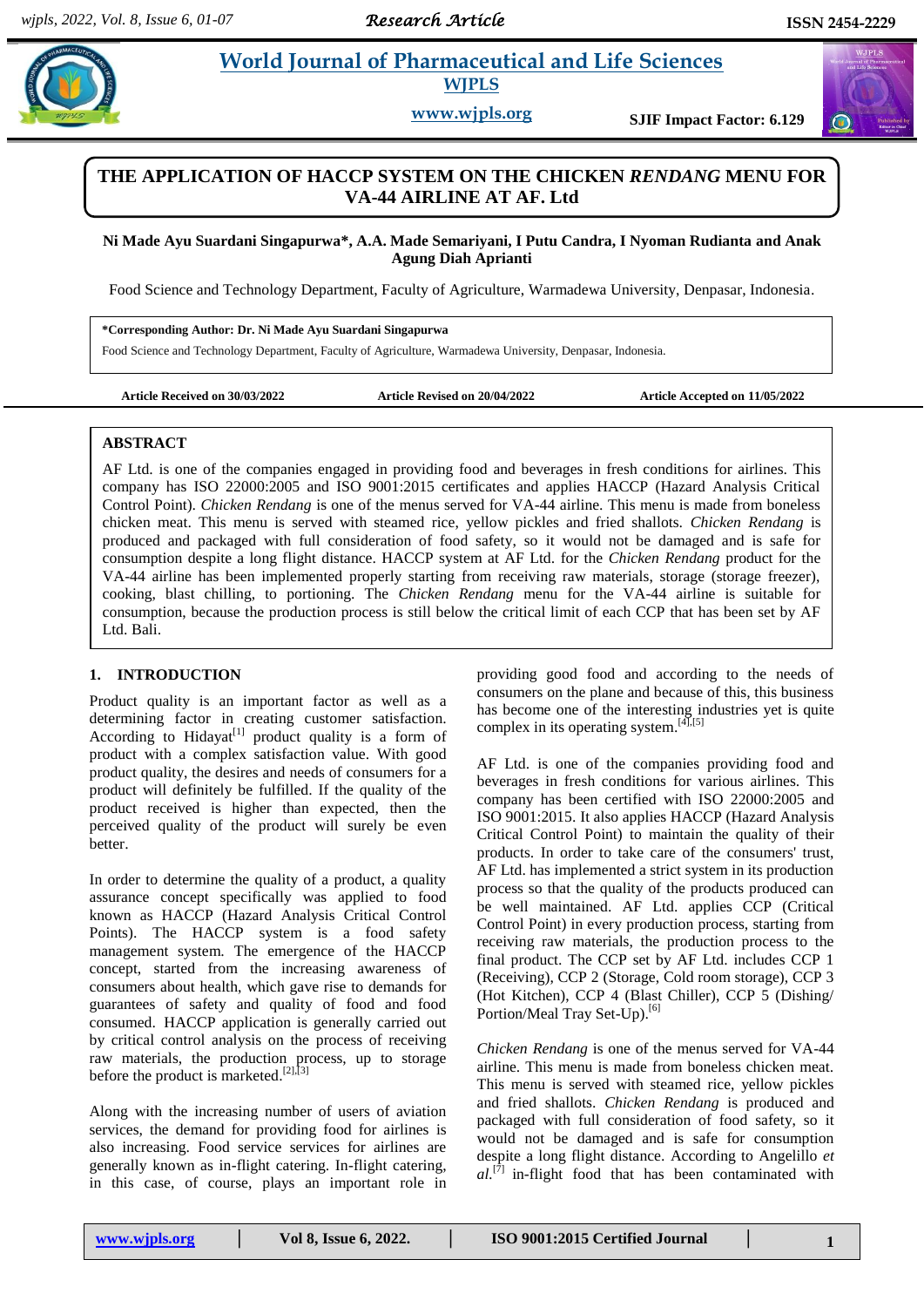microbes can cause Foodborne Diseases or food poisoning, which can cause illness for people who consume it. Foodborne Diseases are caused by pathogenic bacteria, viruses, and fungi that contaminate the food. This causes the need for a food quality control system at AF Ltd. Therefore, a review was carried out on the application of the HACCP system in the processing of this menu.

# **2. METHOD**

#### **2.1. Raw Materials Collection**

Raw materials collection is the earliest step in the food production process at AF Ltd. Bali. At this stage, the goods entered through a purchasing request from the storage department and kitchen department which was finally then submitted to the purchasing department. Purchasing Department then made purchasing orders for distributors. Ordered goods were then delivered according to the date and the amount of arrival which had been determined earlier.

In the next stage, Quality Control officers played their significant roles. Their tasks were checking the incoming raw materials in terms of the quality and quantity of the ones to be received, weighing them, sorting them, recording their date of receipt and expiry date, recording their temperature as well as labeling each raw material. Generally, goods were delivered every Monday-Saturday. However, at certain times there were some raw materials that were sent on Sundays and Quality Control officers were in charge of receiving these raw materials.<sup>[6]</sup>

#### **2.2. Raw Material Storage**

Raw materials that meet the standards were then brought to the store which is a temporary storage place for production materials. Raw material storage consists of 3 (three) rooms, namely freezer (temperature  $\leq$ -18<sup>o</sup>C), chiller (chiller, temperature  $0^{\circ}$ C - 5<sup>°</sup>C), and dry store (dry goods storage room, temperature  $22^{\circ}$ C -  $25^{\circ}$ C). The quality and quality of raw materials must be highly maintained, therefore AF Ltd. applies the FIFO (First In First Out) system, which means that the first item that

enters the storage room was removed or used first. The FIFO system is generally used for goods that are less durable or if stored for a long time it would be damaged.<sup>[8],[9]</sup>

#### **2.3 Thawing**

Thawing is the process of defrosting frozen food such as meat and fish. It is very important to maintain the quality and taste of the food ingredient. This process was not included in the CCP, but it was included in the Operational Prerequisite Program (OPRP). The stages of thawing chicken meat were carried out in the poultry room. This process was carried out properly so that the growth of pathogenic bacteria such as *Salmonella, E.coli, Listeria monocytogenes* and *Staphylococcus aureus* could be controlled.

#### **2.3. Cooking**

Kitchen is a special room that is designated as a place to cook food. The hot kitchen room is part of it used to make hot dishes such as main courses through the cooking process. The kind of cooking process are frying, roasting, boiling, steaming, and grilling.<sup>[10]</sup>

#### **3. Blast Chiller**

Food that is put into the blast chiller will maintain its freshness by storing it at a sufficient and stable temperature so that the food will not go stale easily. Not only the freshness of the food will be guaranteed, but also the color and taste that are not much different after the food is cooked, so that the quality of the food is maintained.

#### **4. Dishing/Portioning/Meal Tray Set Up**

Before the Chicken *Rendang* was divided into certain portions, it was sorted first to reduce the risk of contamination both physically and biologically. It aimed to check and to remove foreign objects (hair, caterpillars, insects, plastic, etc.) in the food. The sorting process was usually carried out by the Quality Control staff.

The flow chart of the chicken *rendang* production process can be seen in the figure below.



**Figure 1: Flowchart of Chicken** *Rendang* **Processing.**

| www.wipls.org | Vol 8, Issue 5, 2022. | ISO 9001:2015 Certified Journal |  |
|---------------|-----------------------|---------------------------------|--|
|---------------|-----------------------|---------------------------------|--|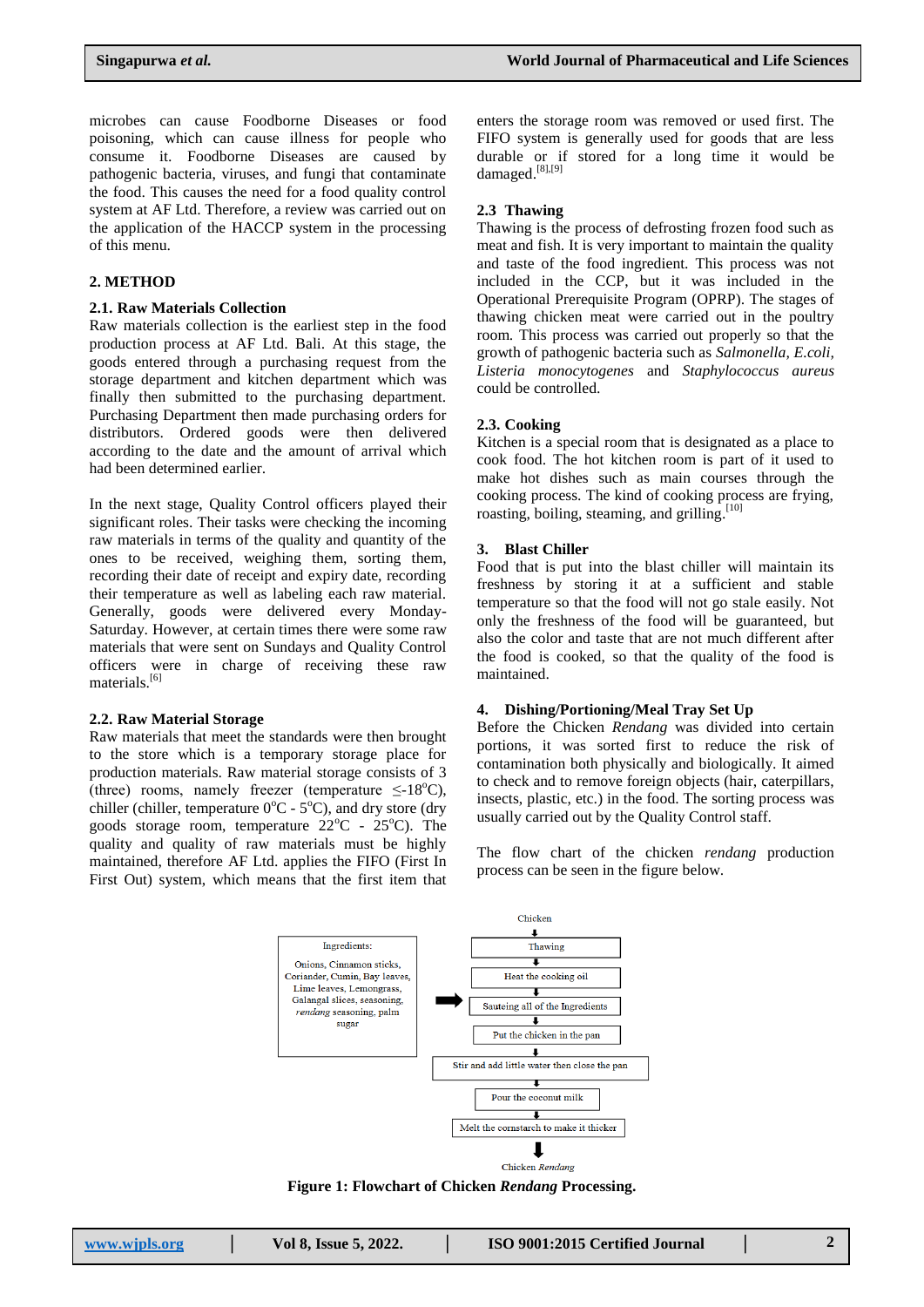### **3 RESULT AND DISCUSSION**

#### **3.1 Raw materials collection**

The raw materials received must meet the standards set by AF Ltd. The types of raw materials received were chilled products, frozen products, dry good raw materials, fresh raw materials and so on. The types of raw materials included in CCP 1 were chiller and frozen.

Chicken received at AF Ltd. was in frozen form. The raw material for chicken meat received in the collection section and the number of goods arriving were matched with the list prepared by the company so that the raw materials did not accumulate in the storage section. The incoming raw materials was labeled on the chicken meat packaging. The purpose of giving the label was to know when the raw material was received. The following is the CCP 1 for chicken meat at AF Ltd. listed in Table 1.

**Table 1: CCP 1 (Collection) Critical and Actual Limits of Chicken Meat.**

| <b>Stages</b>                                | <b>Thread types</b>                                    | <b>Critical Limit/Specification</b>                          | Actual                                                                                                       | <b>Notes</b>                                                |
|----------------------------------------------|--------------------------------------------------------|--------------------------------------------------------------|--------------------------------------------------------------------------------------------------------------|-------------------------------------------------------------|
| CCP 1 (collection<br>stage)<br>collection of | Biological: The<br>growth of<br>pathogenic             | Collection temperature $\leq$ -8°C.                          | The temperature<br>of raw materials<br>during the<br>collection stage<br>when checked:<br>$-13.1^{\circ}$ C. | Based on CCP 1<br>(collection stage)<br>Critical and Actual |
| Chicken Meat<br>(Raw Materials)<br>(Frozen)  | microbes in food<br>which is potentially<br>hazardous. | No sign of previous thawing                                  | No sign of<br>previous thawing<br>Vacuum, No                                                                 | Limit of Chicken<br>Meat at AF Ltd. was<br>appropriate and  |
|                                              |                                                        | Vacuum, No Exspired, No<br>Damage<br><b>Flesh Colour Red</b> | Exspired, No<br>Dagame<br>Flesh Colour Red                                                                   | acceptable.                                                 |

Source: AF Ltd. (2018)

The collection of raw chicken meat must be considered very carefully. The standard temperature of the chicken meat was -8˚C and there was no sign of previous thawing. The materials received was placed in a basket provided by AF Ltd. based on the type of the goods. The use of baskets was classified with different colors according to the type of goods, namely: (1) yellow for meat-based products; (2) green color for types of fruit and vegetable products; (3) red color for types of pastry and bakery products; (4) blue color for the type of goods in the hot dishing section; (5) the color of the basket is black for the type of goods in the equipment section. The baskets were then arranged on pallets that had been provided to facilitate the transportation of goods into storage.

# **3.2 Raw Material Storage**

Raw materials which were to be loaded into the storage room were transported using trolleys lined with pallets.

transportation of raw materials and to minimize contamination of the product. In the storage room, all employees must wear special clothes; in addition, they must also wear the harness properly and wear shoes (safety shoes). Wearing accessories while working was also prohibited. The temperature of the storage room was checked every 4 hours by the Quality Control staff.

The use of these pallets aimed to facilitate the

The raw materials included in CCP 2 were only chillers and freezers. Chicken received at the collection stage was stored in a freezer with a temperature of -18˚C. The following is CCP 2 for Chicken Meat at AF Ltd. listed in Table 2.

**Table 2: CCP 2 (Storage) Critical and Actual Limits of Chicken Meat.**

| <b>Stages</b>                                 | <b>Thread types</b>                                                                            | <b>Critical Limit/</b><br><b>Specification</b>    | Actual                                                                   | <b>Notes</b>                                                                                                               |
|-----------------------------------------------|------------------------------------------------------------------------------------------------|---------------------------------------------------|--------------------------------------------------------------------------|----------------------------------------------------------------------------------------------------------------------------|
| CCP <sub>2</sub><br>(storage)<br>chicken meat | Biological: The growth of<br>pathogenic microbes in<br>food which is potentially<br>hazardous. | <i>freezer</i><br>temperature:<br>$-18^{\circ}$ C | <i>freezer</i><br>temperature<br>when checked:<br>$-18.3$ <sup>o</sup> C | Based on CCP 2 (Storage) Critical<br>and Actual Limit of the chicken<br>meat at AF Ltd. was appropriate<br>and acceptable. |

Source : AF Ltd. (2018)

# **3.3 Thawing**

The thawing process can be carried out by three methods, namely Refrigerator/Thawing box, running water and room temperature. Thawing in the refrigerator/thawing box uses a thawing room with a temperature of  $10^{\circ}$ C. In addition, the other way of thawing is using running water which has to be monitored every 2 hours from the start of the process to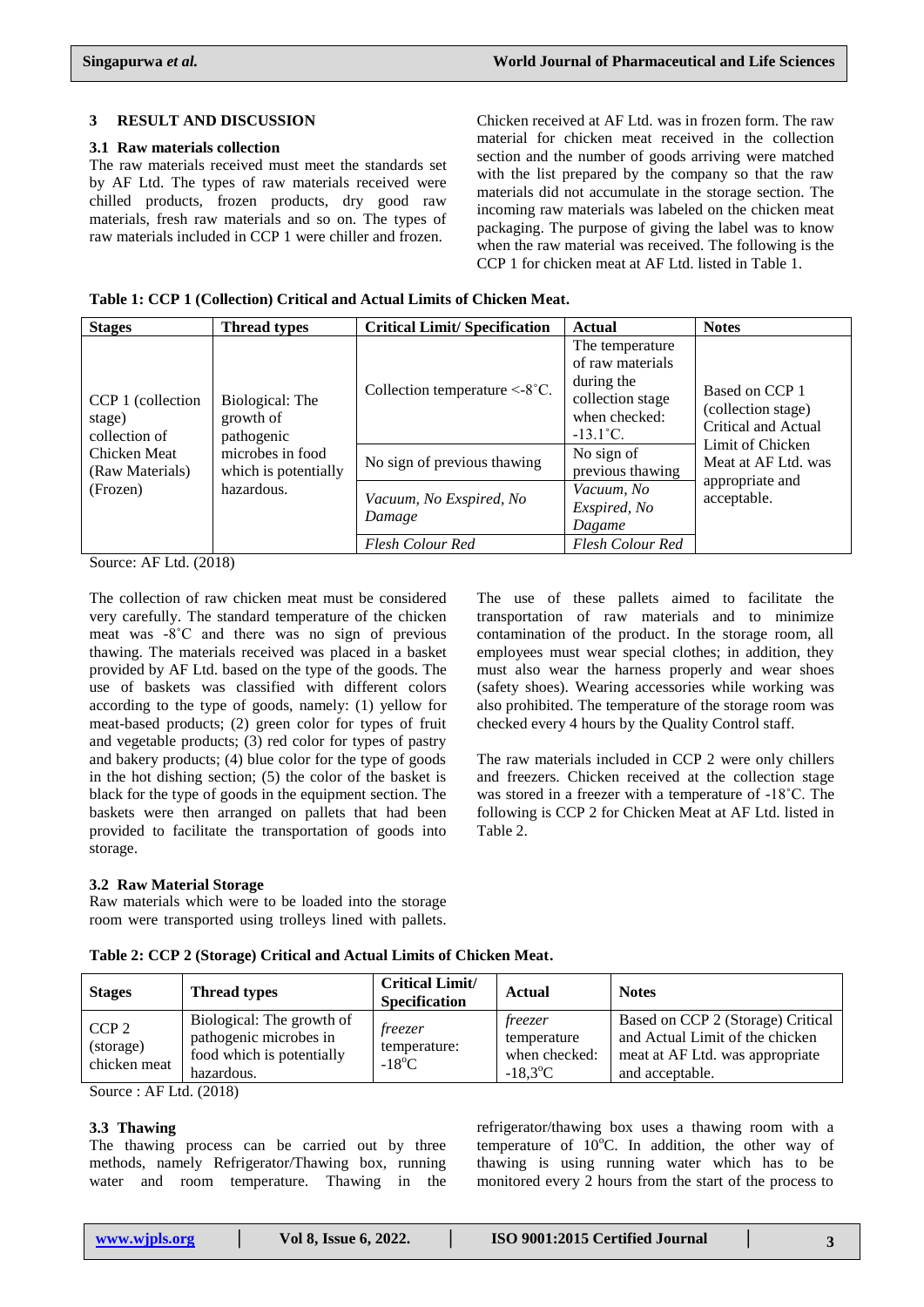completion. The temperature of the flowing water is  $21^{\circ}$ C with the condition of the tightly closed packaging and the final surface temperature of the product is  $< 8^{\circ}$ C. Furthermore, thawing using room temperature is monitored every 6 hours from the start of the thawing process to completion; the room temperature used is  $\lt$ 21<sup>o</sup>C and the final product surface temperature is  $< 8^{\circ}$ C.

Thawing on chicken meat for chicken *rendang* menu used the Refrigerator/Thawing box method. The actual result obtained at the thawing room temperature was  $8.9^{\circ}$ C, these results has already met the standards that had been determined in the thawing room, which was  $10^{\circ}$ C.

Chicken *Rendang* menu. During the processing, there was a critical temperature limit that was checked by the QC staff, measurements of the product were carried out at the end of each cooking by measuring the product temperature. Each menu has a critical limit for cooking temperatures that varied depending on the type of raw and processed ingredients, such as the Chicken *Rendang* menu, which has a minimum critical cooking temperature of 74oC. The cooking time for chicken *rendang* was done for about 30 minutes until the texture of the meat was soft, so that the cooking temperature of the meat was reached automatically.

The following is CCP 3 on the Chicken *Rendang* menu at AF Ltd. listed in the following Table 3.

# **3.4 Cooking**

Cooking was done in the hot kitchen according to the request of each airline, such as the VA airline for the

| <b>Stages</b>    | <b>Thread types</b>  | <b>Critical Limit/</b><br><b>Specification</b> | <b>Actual</b>     | <b>Notes</b>              |
|------------------|----------------------|------------------------------------------------|-------------------|---------------------------|
| CCP <sub>3</sub> | Biological: The      | Minimum                                        | The temperature   | Based on CCP 3 (Storage)  |
| (Cooking)        | growth of pathogenic | cooking                                        | of Chicken        | Critical and Actual Limit |
| Chicken          | microbes in food     | temperature of                                 | Rendang when      | of the chicken meat at AF |
|                  | which is potentially | chicken pieces                                 | checked was       | Ltd. was appropriate and  |
| Rendang          | hazardous.           | was $74^{\circ}$ C.                            | $75.1^{\circ}$ C. | acceptable.               |

**Table 3: CCP 3 (Cooking) Critical and Actual Limits on the Chicken** *Rendang* **menu.**

Source: AF Ltd. (2018)

CCP 3 examination was done by checking the core temperature of the food using a thermometer stick. If the final cooking temperature did not reach the set temperature, the food would be re-cooked until it reached the set temperature. Quality Control in the hot kitchen was in charge of labeling cooked food and checking the temperature of the food.

#### **3.5 Blast Chiller**

The cooked chicken *rendang* is then put into the blast chiller. Blast chiller is a food cooling device by using cold air and direct contact with food quickly. In the blast chiller, the temperature of the food is lowered to a temperature of  $5^{\circ}$ C - 10<sup>o</sup>C within a maximum of 4 hours. This blast chiller is included in CCP 4.

Storage in the blast chiller used trolleys and trays that had been labeled with production according to the processing date. Checking the temperature on the blast chiller was done to determine the condition of the food using a thermometer stick. The food that had been processed and had been put into the blast chiller, if it has not been used, can be stored in the chiller at a temperature of  $0-5^{\circ}$ C with a maximum time limit of 3 days.<sup>[11]</sup> Here is the CCP 4 on the Chicken Rendang menu at AF Ltd. listed in the following *T*able *4*.

**Table 4: CCP 4 (Blast Chiller) Critical and Actual Limits on the Chicken** *Rendang* **menu.**

| <b>Stages</b>                                  | <b>Thread types</b>                                                                                     | <b>Critical Limit/</b><br><b>Specification</b>                                                                       | Actual                                                                                                                                                                                                                                                                                                                        | <b>Notes</b>                                                                                                                       |
|------------------------------------------------|---------------------------------------------------------------------------------------------------------|----------------------------------------------------------------------------------------------------------------------|-------------------------------------------------------------------------------------------------------------------------------------------------------------------------------------------------------------------------------------------------------------------------------------------------------------------------------|------------------------------------------------------------------------------------------------------------------------------------|
| CCP 4 (Blast<br>Chiller)<br>Chicken<br>Rendang | Biological: The<br>growth of<br>pathogenic<br>microbes in food<br>which is<br>potentially<br>hazardous. | The food<br>temperature was<br>lowered from 60oC<br>to $5^{\circ}$ C -10 $^{\circ}$ C in a<br>maximum of 4<br>hours. | At the time of checking the<br>blast chiller, the cooking<br>temperature was completed at<br>$75.1^{\circ}$ C. after being put into<br>the blast chiller, the<br>temperature of the chicken<br><i>rendang</i> drops to $6.4^{\circ}$ C within<br>3 hours. Time in 12.00 pm<br>and time out 3.00 pm (Middle<br>Indonesia Time) | Based on CCP 4<br>(Storage) Critical<br>and Actual Limit of<br>the chicken meat at<br>AF Ltd. is<br>appropriate and<br>acceptable. |

Source: AF Ltd. (2018)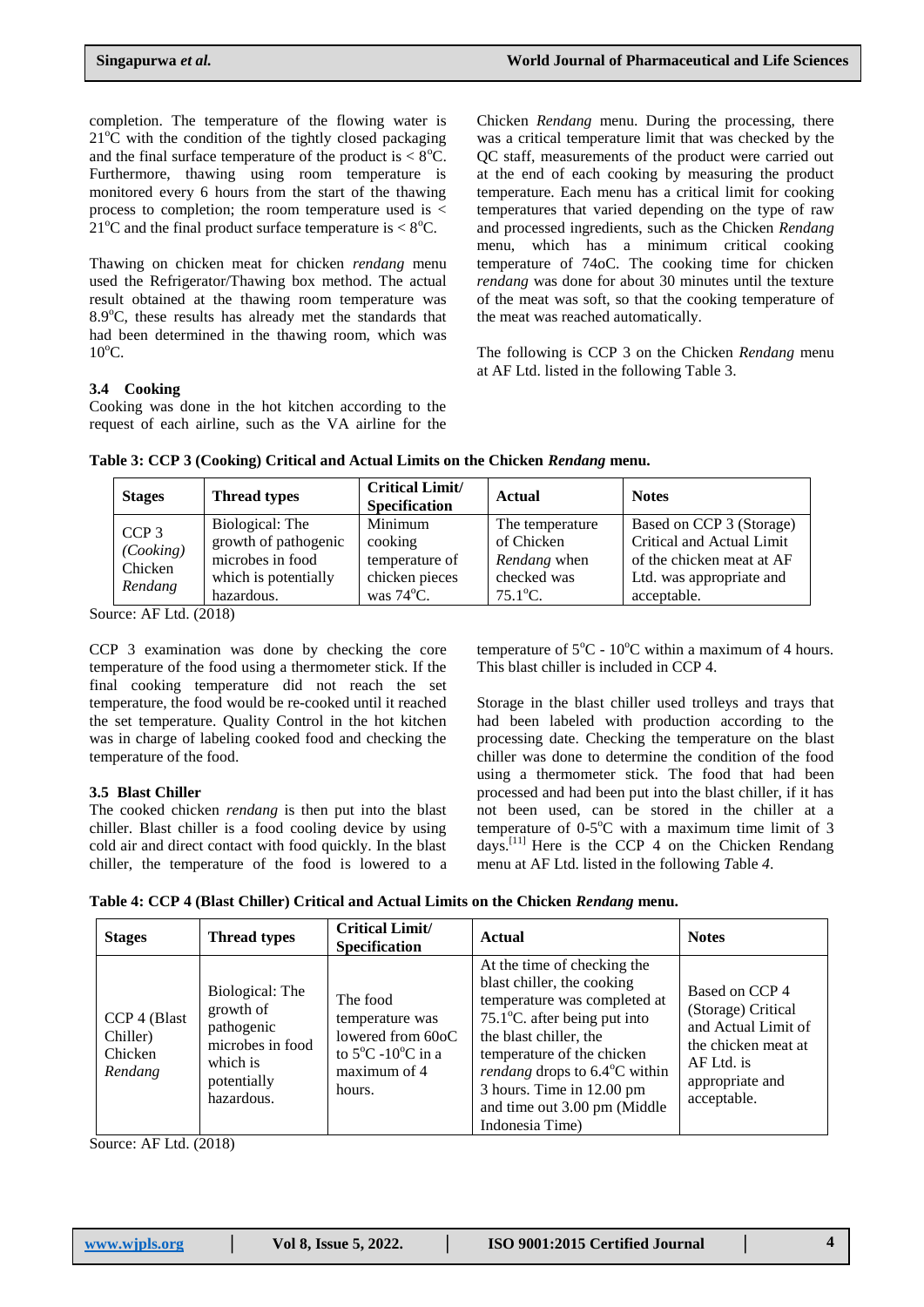# **3.6 Dishing/Portioning/Meal Tray Set Up**

Hot dishing is a place to arrange and portion dishes that have been cooked in the hot kitchen. Monitoring on hot dishing ws done by checking the room temperature, product surface temperature and portioning time in accordance with CCP 5. The task of QC in hot dishing was to record the food menu on the food quality checklist form by weighing the food and determining the surface temperature of the product, filling out the hot dishing performance form, and CCP 5 verification report form.

In the hot dishing section, the food that had been cooked and put into the chiller was arranged or dished according to the specifications agreed by AF Ltd. With the airlines. The portioning begins with the presentation of the golden sample which was used as a standard so that workers can serve food according to the specifications of the menu, both in terms of quantity and appearance in its presentation.

The following is a CCP 5 on the Chicken *Rendang* menu at AF Ltd. listed in table below.

**Table 5: CCP 5 (Dishing/Portioning/Meal Tray Set Up) Critical and Actual Limits on the Chicken** *Rendang* **menu.**

| <b>Stages</b>                                      | <b>Thread types</b>                                                  | <b>Critical Limit/</b><br><b>Specification</b>        | <b>Actual</b>                               | <b>Notes</b>                                                                                                                                  |
|----------------------------------------------------|----------------------------------------------------------------------|-------------------------------------------------------|---------------------------------------------|-----------------------------------------------------------------------------------------------------------------------------------------------|
|                                                    |                                                                      | Room Temperature<br>$15^{\circ}$ C-21 $^{\circ}$ C    | Room<br>Temperature: 22 <sup>o</sup> C      | there are some findings<br>that are not appropriate                                                                                           |
| CCP <sub>5</sub><br>(Dishing/                      | Biological: The<br>growth of                                         | Portioning at most<br>takes 45 minutes                | Portioning took 40<br>minutes               | based on CCP 5<br>(Dishing/Portioning/                                                                                                        |
| Portioning/Meal Tray<br>Set Up)<br>Chicken Rendang | pathogenic<br>microbes in food<br>which is potentially<br>hazardous. | Maximum food<br>surface temperature<br>$15^{\circ}$ C | food surface<br>temperature: $13^{\circ}$ C | Meal Tray Set Up)<br>Critical and Actual<br>Limits on the Chicken<br><i>Rendang</i> menu at AF<br>Ltd.; however they are<br>still acceptable. |

source: AF Ltd. (2018)

The actual results obtained for the hot dishing room temperature were not in accordance with the critical limit that had been determined. The actual results obtained showed that the hot dishing room temperature exceeded the standard, which was  $22^{\circ}$ C, which should be around  $15^{\circ}$ C to  $21^{\circ}$ C. However, even though the hot dishing room temperature was high it did not affect the surface temperature of the food. The surface temperature of the

food was in accordance with the critical limit that had been set, which was 13C. Thus, Chicken *Rendang* at the time of portioning was still safe for consumption. The cause of high room temperature was because of damage on the compressor. The solution for this was to send a WO (Who Order) to the Engineering department to solve this matter. Chicken *Rendang* packaging can be seen in Figure 2.



**Figure 2: Chicken** *Rendang* **Packaging.**

Meal Tray Set Up (MTSU) is the last stage in the food processing process. It is included in CCP 5. This is a place to arrange all food from appetizer, main course, dessert, bread, drinks and equipment to each flight into the tray. Meals are arranged according to the Airline Meal Order Set (AMOS). AMOS is a guide and

information about the food menu, the number of orders from each airline.

After the food is put into the tray, the tray is then put into a trolley which is then put into the holding room for at least 3 hours before being sent to the plane so that the

| www.wjpls.org |  |
|---------------|--|
|               |  |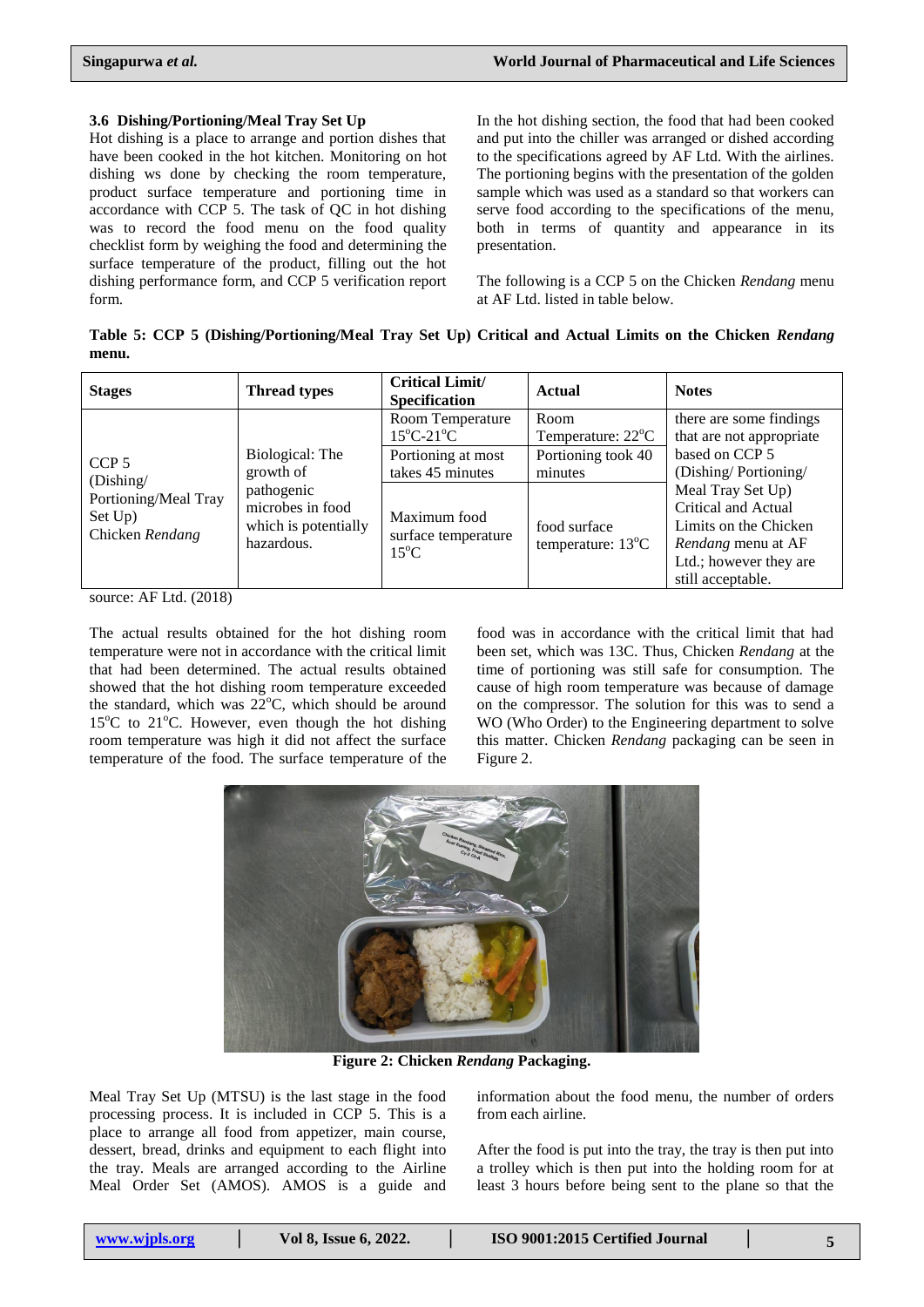temperature of the food is maintained. The holding room is where the last food is refrigerated before being distributed onto the plane.

#### **3.7 Quality Control in the Laboratory**

Food processing companies must ensure the quality of their products so that they are fit and safe for consumption by consumers. Food safety, according to Government Regulation of the Republic of Indonesia Number 28 of 2004 concerning safety, explains that food quality and nutrition are conditions and efforts needed to prevent food from being contaminated with biological, chemical and other objects that can interfere, harm, and endanger the consumers' health.<sup>[12]</sup>

One of the activities carried out by AF Ltd. before the food was sent on board was quality control in the laboratory. According to Widaningrum and Winarti<sup>[13]</sup>, aspects of food quality and safety are the main problems in production. Therefore, Gustiani $[14]$  added, proper processing can suppress microbial growth. Furthermore, Perdana $\lim_{t \to \infty}$  states that the catering industry, including inlight catering, has a high risk of disease transmission through food if the food is not handled properly.

The purpose of quality control is to ensure that the product is safe from microbial contamination that can harm consumers and the company. According to Angelillo  $et \ al.<sup>[7]</sup>$  aviation food that has been contaminated with microbes can cause food borne diseases or food poisoning, which can cause illness for people who consume them<sup>[16]</sup>. The standard microbiological parameters for processed meat can be seen in Table 6.

**Table 6: Microbiological Parameter Standard of Processed Meat.**

| <b>Mikrobiological Test (unit)</b> | <b>Quality Standard</b>          |
|------------------------------------|----------------------------------|
| $TPC$ (colony/g)                   | 10°                              |
| Enterabacteriaceae (colony/g)      | 10 <sup>2</sup>                  |
| Salmonella                         | Negative/25g                     |
| Staphylococcus aureus              | $\sqrt{2x10^2 \text{ colony/g}}$ |
| Listeria monocytogenes             | Negative/25g                     |

Source: AF Ltd. (2018)

In addition to conducting internal testing, AF Ltd. also conduct external testing at the Provincial Public Health Office. Usually, routine internal testing is carried out every day and testing is carried out on 20 samples taken at random, while routine external testing is carried out once a month and external testing is carried out on 10 samples taken at random. The parameters tested were the *E. coli, Staphylococcus aureus, Salmonella, Shigella,* and *Vibrio Collera germs.*

# **4. CONCLUSION**

HACCP system at AF Ltd. for the Chicken *Rendang* product for the VA-44 airline has been implemented properly starting from receiving raw materials, storage

(storage freezer), cooking, blast chilling, to portioning. The Chicken *Rendang* menu for the airline VA-44 is suitable for consumption, because the processing process is still below the critical limit of each CCP that has been set by AF Ltd. Bali. It takes upkeep and prevention of contamination in every process of the Chicken *Rendang* menu production with the aim that the food consumed by consumers is safe from contamination.

#### **ACKNOWLEDGMENT**

Acknowledgments are conveyed to the management of AF Ltd. Bali who has allowed the author to do the research. The author also expresses his gratitude to the various parties involved in the implementation and writing of this paper.

# **REFERENCE**

- 1. Hidayat, P. Pengaruh Kualitas Pelayanan, Kualitas Produk dan Nilai nasabah Terhadap Kepuasan dan Loyalitas Nasabah Bank Mandiri. Jurnal Manajemen Dan Kewirausahaan, 2009; 11(1): 59-72.
- 2. Karagozlu, N., C. Karagozluand, B. Ergonul. A model HACCP plan for small-scale manufacturing of tarhana (a traditional Turkish fermented food). Bulg. J. Agric. Sci., 2009; 15(6): 501-513.
- 3. Yadav, P. HACCP (Hazard analysis & critical control point). International Journal of Home Science, 2018; 4(2): 203-205.
- 4. Jones, P. *Flight Catering (2 nd ed.). London: Elsevier Butterworth Heinemann. (n.d.),* 2004.
- 5. Chege, and P. Wanjiku. A Critical Review of the Literature on Hazard Analysis Critical Control Point. Prime Journal of Social Science, 2017; 6(4): 1476-1483.
- 6. Mekonen, Y,M and S. K. Melaku. Significance of HACCP and SSOP in Food Processing Establishments. World Journal of Dairy & Food Sciences, 2014; 9(2): 121-126. DOI: 10.5829/idosi.wjdfs.2014.9.2.84199
- 7. Angelillo, I. F., N. M. A Viggiani., L. Rizzo., A. Bianco. *Food handlers and foodborne diseases: knowledge, attitudes, and reported behavior in Italy.*  J. Food Prot, 2005; 63: 381-385.
- 8. Singh, D., A.t Kumar, A. Singh. HACCP in Clean Food Production: An Overview. International Journal of Research – GRANTHAALAYAH, 2016; 6(12): 128-134. DOI: 10.29121/granthaalayah.v6.i12.2018.1096
- 9. Vas, D.S., I.C.N. Nobre, E.F. Rodrigues, L. T. K. Junior. Quality Haccp Applied To Flight Catering Industry. Independent Journal of Management & Production (IJM&P), 2015; 7(5): 729-745. DOI: 10.14807/ijmp.v7i5.460
- 10. Rijal, S. *Management of Food and Baverages.*  Jakarta, 2000.
- 11. Alkhafaji, M.A.J. Preparation of prerequisites programs for successful implementation of HACCP in local food products company. European Journal